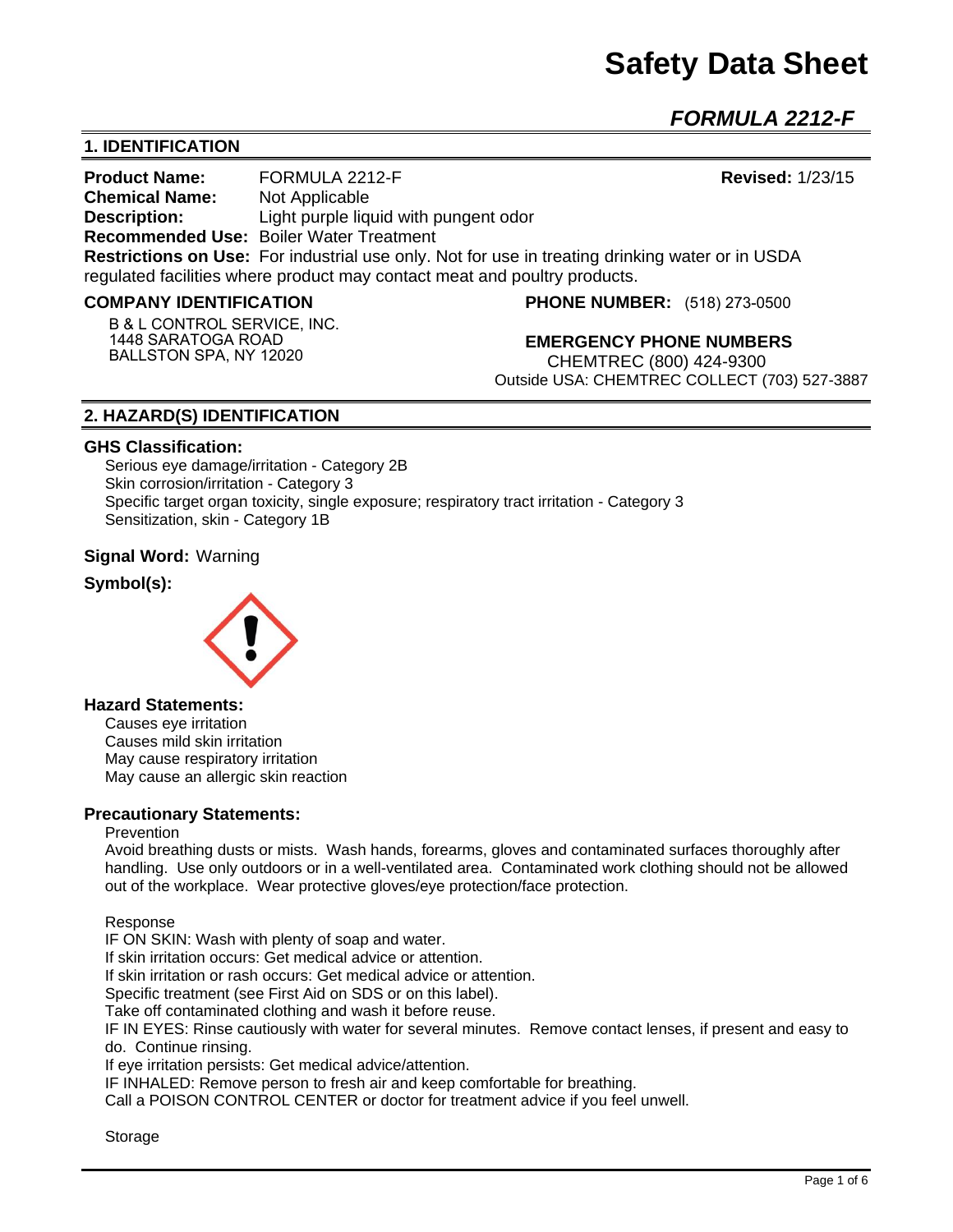Store in a well-ventilated place. Keep container tightly closed. Store locked up.

#### Disposal

Dispose of contents/container in accordance with local, regional, national and international regulations.

## **Hazards Not Otherwise Classified:** None Known.

## **Percentages of Components with Unknown Acute Toxicity:**

 Dermal: 25% Inhalation: 25%

## **3. COMPOSITION / INFORMATION ON INGREDIENTS**

| <b>CHEMICAL INGREDIENTS</b>         | <b>CAS NO.*</b> | PERCENT (%)** |
|-------------------------------------|-----------------|---------------|
| SODIUM BISULFITE                    | 7631-90-5       | $11\% - 21\%$ |
| HYDROXYETHYLIDENE DIPHOSPHONIC ACID | 2809-21-4       | $< 5\%$       |
| <b>COBALT SULFATE</b>               | 10124-43-3      | $< 5\%$       |
| SODIUM SULFITE                      | 7757-83-7       | м             |
| SODIUM SULFATE                      | 7757-82-6       |               |

**Legend: L=<1%; M=1-10%; H=>10%**

**\* Exposure limit and regulatory information in Sections 8 & 15**

**\*\* Exact percentage is a trade secret. Concentration range is provided to assist users in providing appropriate protections.**

#### **4. FIRST AID MEASURES**

- **Eye Contact:** Immediately flush with clean, cool water for 15 minutes and if irritation persists, get medical attention.
- **Skin Contact:** Immediately wash skin with soap and plenty of water while removing contaminated clothing, for at least 15 minutes. If irritation persists, get medical attention. Launder contaminated clothing before reuse.
- **Inhalation:** Remove victim to fresh air. If individual experiences nausea, headache, dizziness, has difficulty in breathing or is cyanotic, seek medical attention. If not breathing, give artificial respiration via a suitable mechanical device such as a bag and mask. Do not use mouth-to-mouth resuscitation.
- **Ingestion:** Do not induce vomiting. Rinse mouth with copious quantities of water first and get immediate medical attention. Drink several glasses of water. Never give anything by mouth to an unconscious person. If vomiting occurs, keep airways clear.
- **Note to Physician:** There is no specific antidote. Treatment of overexposure should be directed at the control of symptoms and the clinical condition of the patient. Aspiration may cause lung damage. Probable mucosal damage may contraindicate the use of gastric lavage.

## **Most Important Symptoms/Effects:**

**Eye Contact:** May cause irritation. May cause corneal damage with prolonged contact.

**Skin Contact:** Prolonged contact may cause irritation. May cause sensitization in susceptible individuals.

**Inhalation:** Dusts, vapors, or mists may irritate respiratory passages.

**Ingestion:** May be toxic. May irritate the gastrointestinal tract. Very large doses cause violent colic, diarrhea, depression and possible death. May cause a severe allergic reaction in some asthmatics.

## **Indication of Immediate Medical Attention and Special Treatment, if Necessary:**

Other than acute, none known. See section 11 for toxicological information.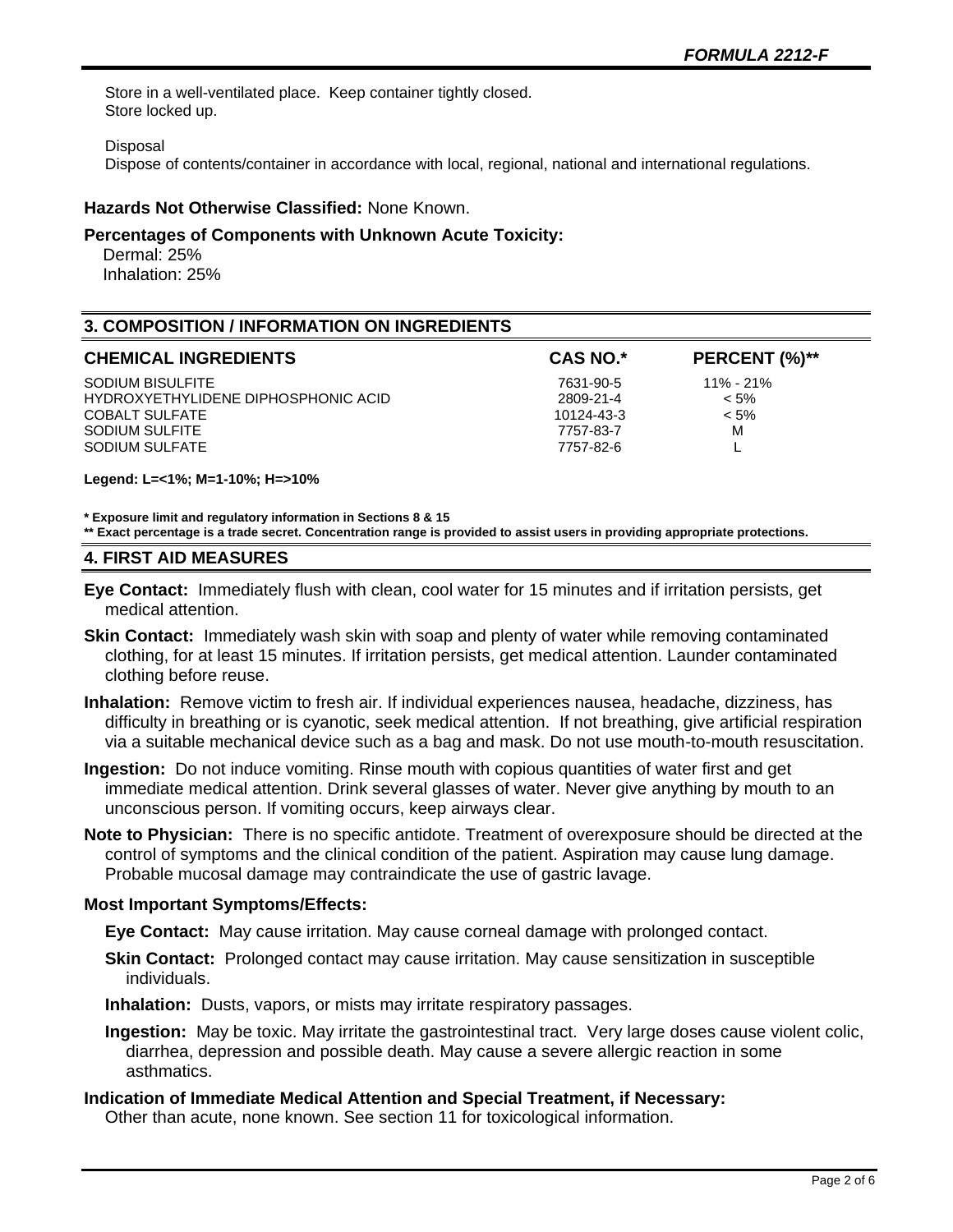## **5. FIRE FIGHTING MEASURES**

**Suitable (and Unsuitable) Extinguishing Media:** Any media suitable for the surrounding fire.

**Specific Hazards Arising from the Chemical:** Product may be irritating to the eyes, skin, and respiratory system. Closed containers may rupture (due to buildup of pressure) when exposed to extreme heat. If evaporated to dryness, some product residuals may burn. Thermal decomposition may release oxides of sulfur

**Special Protective Equipment and Precautions for Fire-Fighters:** Wear self-contained breathing apparatus and full turn-out gear. Approach fire from upwind direction. If possible, move containers away from fire. Cool fire exposed containers with water spray. If containers rupture or leak, product may evolve irritating or toxic gas under extreme heat. Contain runoff.

## **6. ACCIDENTAL RELEASE MEASURES**

#### **Spill Containment and Clean-up Instructions:**

Wear suitable protective equipment found in section 8. Small spills may be neutralized with lime or soda ash and flushed with copious amounts of water preferably to a sanitary sewer or waste treatment facility. Larger spills may be absorbed in a noncombustible absorbent and sweepings disposed of in an approved landfill. Avoid release of this product into the environment to prevent contamination of soil, sewers, natural waterways and/or groundwater. See Section 12 for Ecological Information.

#### **7. HANDLING AND STORAGE**

#### **Handling and Storage:**

Store in a cool, dry, well ventilated area, between 10°C and 49°C. Keep containers tightly closed when not in use and follow all recommended safety precautions when handling the material. Keep out of sun and away from heat or open flame. Keep away from incompatible materials. See Section 10 for incompatible materials.

## **8. EXPOSURE CONTROL / PERSONAL PROTECTION**

**Engineering Controls:** General ventilation satisfactory. Mechanical may be required to keep concentration below maximum airborne exposure limits in confined areas.

#### **PERSONAL PROTECTION EQUIPMENT**

**Respiratory:** Not normally required.

**Eyes and Face:** Chemical resistant goggles or face shield.

**Hands and Skin:** Chemical resistant rubber, neoprene latex or PVC

**Other Protective Equipment:** Eyewash station and safety shower in area of use. Rubber apron and boots are also recommended where workers will be handling the product.

#### **EXPOSURE GUIDELINES**

#### **Exposure Limits:**

**COMPONENT TLV** SODIUM BISULFITE TWA 5mg/m3 0.1 mg/m<sup>3</sup> TWA (OSHA PEL)

COBALT SULFATE 0.2 mg/m³ TWA (ACGIH) (as Co)

## **9. PHYSICAL AND CHEMICAL PROPERTIES**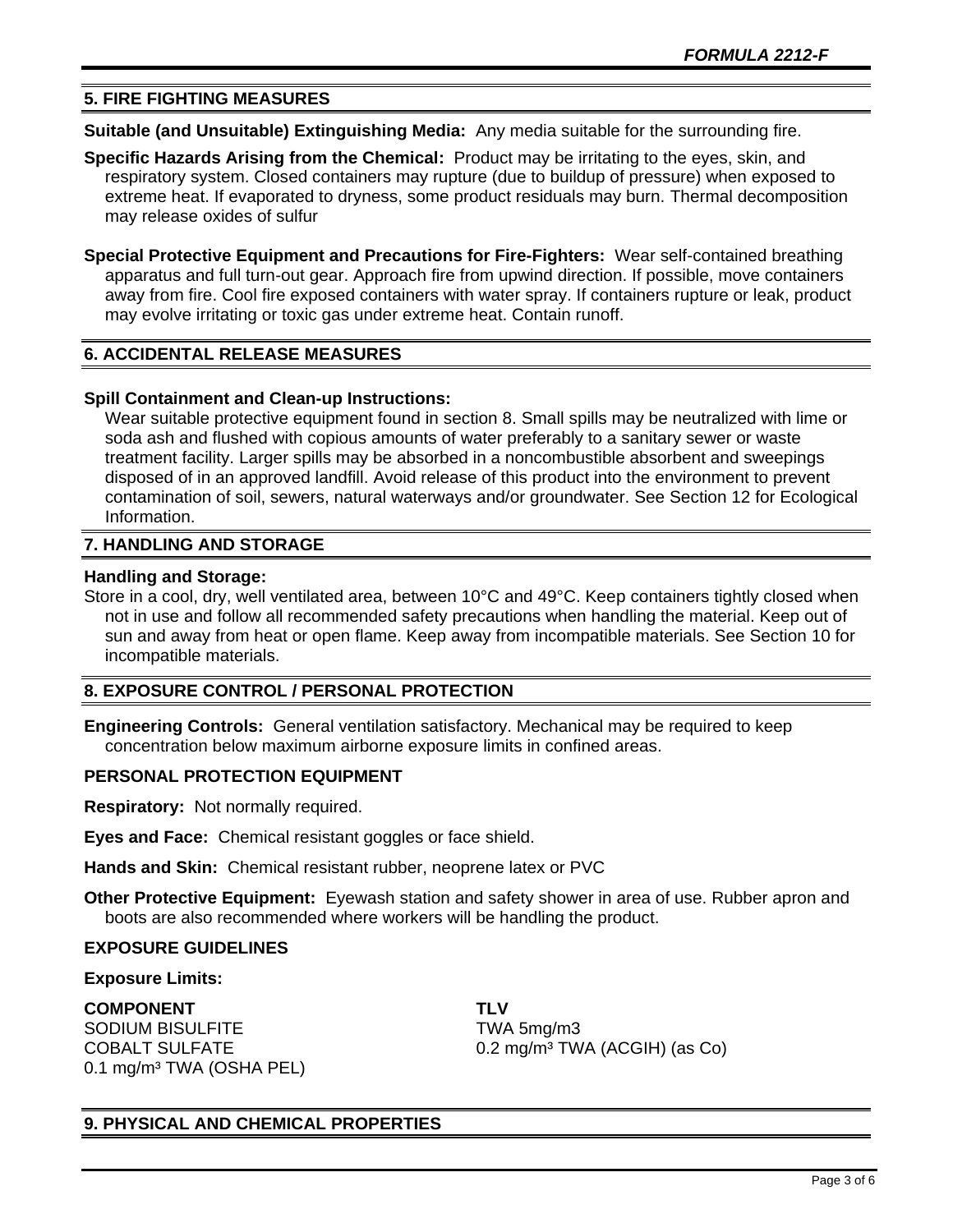| <b>Appearance and Odor:</b>         | Light purple liquid with pungent odor |                                        |                        |
|-------------------------------------|---------------------------------------|----------------------------------------|------------------------|
| <b>Odor Threshold:</b>              | N.D.                                  | <b>Vapor Pressure:</b>                 | N.A.                   |
| pH (undiluted):                     | $5.75 - 6.25$                         | <b>Vapor Density:</b>                  | $<$ 1                  |
| <b>Freeze Point:</b>                | $< 0^{\circ}C(32^{\circ}F)$           | Specific Gravity(@22°C):               | $1.228 - 1.238$        |
| <b>Boiling Point:</b>               | $>100^{\circ}$ C (212 $^{\circ}$ F)   | <b>Solubility in Water:</b>            | Complete               |
| <b>Flash Point:</b>                 | None                                  | <b>Partition Coefficient:</b>          | N.D. (n-octanol/water) |
|                                     |                                       | <b>Auto-Ignition Temperature:</b>      | N.D.                   |
| <b>Evaporation Rate:</b>            | 1.0                                   | <b>Decomposition Temperature: N.D.</b> |                        |
| Flammability (solid, gas): No       |                                       | <b>Viscosity:</b>                      | N.A.                   |
| Flammable Limits in Air: LFL - N.A. |                                       |                                        |                        |
|                                     | $UFL - N.A.$                          |                                        |                        |

## **10. STABILITY AND REACTIVITY**

**Reactivity:** Not normally reactive at normal temperatures and pressure.

**Chemical Stability:** Stable; conditions to avoid: high temperatures cause the release of toxic sulfur dioxide gas and hazardous residue.

**Possibility of Hazardous Reactions:** Will not occur under normal conditions.

**Conditions to Avoid:** Avoid excessive heat, sparks or open flames.

**Incompatible Materials:** Concentrated acids or oxidizing agents. Acids and oxidizing agents cause the release of toxic and corrosive sulfur dioxide (SO2) gas.

**Hazardous Decomposition Products:** Thermal decomposition may release oxides of sulfur

## **11. TOXICOLOGICAL INFORMATION**

**Ingestion Testing:** Rat, LD50: > 5,000 mg/kg\*

**Skin Testing: None established for this product.** 

**Inhalation Testing:** None established for this product.

\*Calculated based on GHS acute toxicity formula.

## **CHRONIC TOXICITY DATA**

**Sensitization Testing:** None established for this product.

**Other Testing:** None established for this product.

**Routes of Exposure:** Eyes, Ingestion, Inhalation, Skin.

**Eye Contact:** May cause irritation. May cause corneal damage with prolonged contact.

**Skin Contact:** Prolonged contact may cause irritation. May cause sensitization in susceptible individuals.

**Inhalation:** Dusts, vapors, or mists may irritate respiratory passages.

**Ingestion:** May be toxic. May irritate the gastrointestinal tract. Very large doses cause violent colic, diarrhea, depression and possible death. May cause a severe allergic reaction in some asthmatics.

**Medical Conditions Aggravated by Exposure:** Asthma, bronchitis, emphysema and other lung diseases and chronic nose, sinus and throat conditions. Skin irritation may be aggravated in individuals with existing skin disorders.

**Chronic Effects from Repeated Overexposure:** Other than short term effects, none established.

## **12. ECOLOGICAL INFORMATION**

## **Aquatic Toxicity Data:**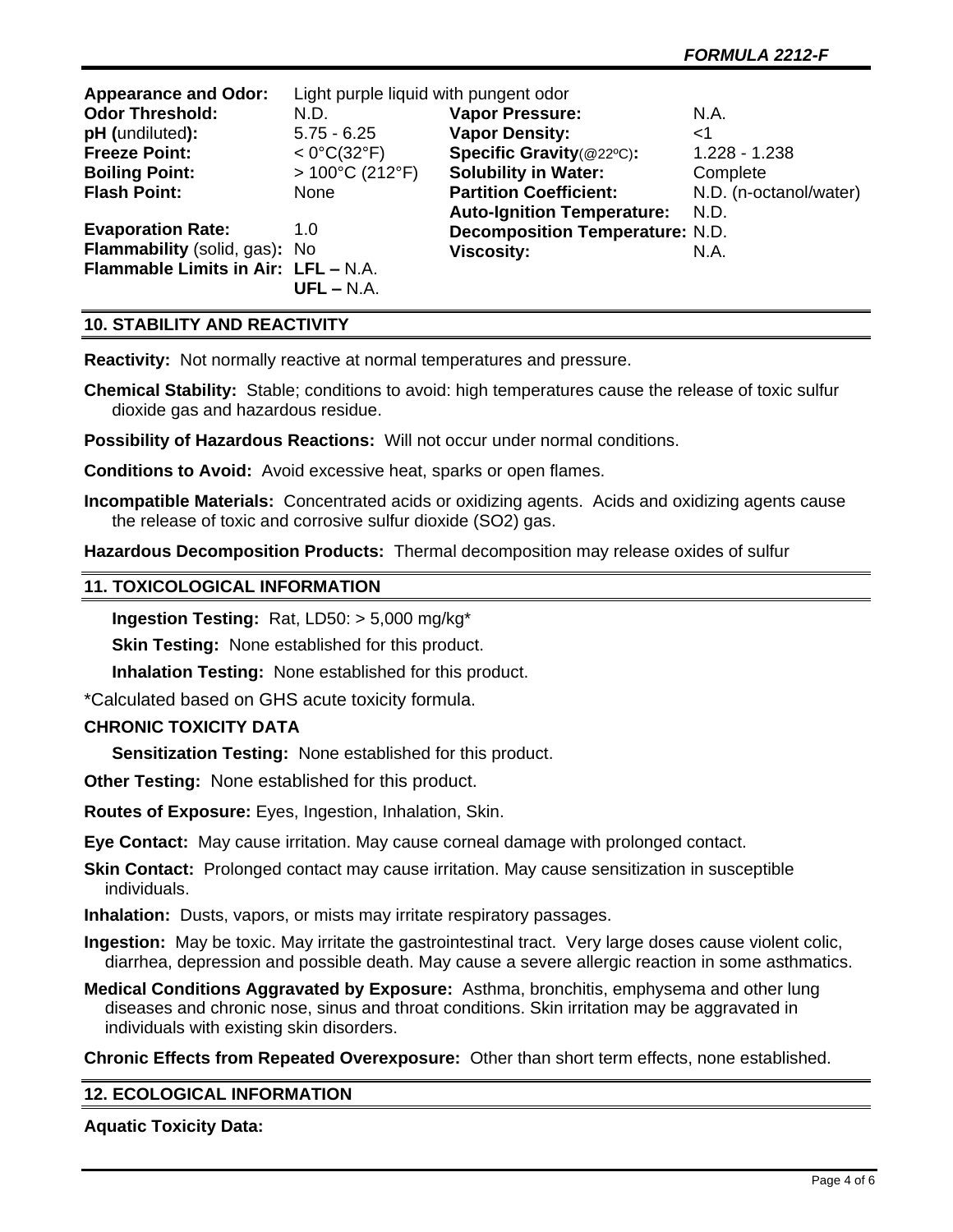Invertebrate: Daphnia magna, LC50/48hr: 644 mg/l Fish: Fathead Minnow, LC50/96hr: > 1,000 mg/l \*Calculated based on GHS acute aquatic toxicity formula.

**Product Fate Data:** None established for this product.

**Biodegradation Data:** None established for this product.

## **13. DISPOSAL CONSIDERATIONS**

**Waste Disposal:** Dispose of in accordance with local, regional, national and international regulations. Contact the Hazardous Waste representative at the nearest EPA Regional Office for guidance. Container Disposal: Triple rinse container (or equivalent) promptly after emptying and offer for reconditioning if appropriate. Empty the rinsate into application equipment or a mix tank or store rinsate for later use or disposal.

## **14. TRANSPORT INFORMATION**

## **US DEPARTMENT OF TRANSPORTATION (DOT) INFORMATION**

 **NOT REGULATED**

**VESSEL TRANSPORT (IMO/IMDG)**

 **NOT REGULATED**

## **15. REGULATORY INFORMATION**

## **US FEDERAL REGULATIONS**

**TSCA:** All ingredients listed or exempt from listing. **CERCLA and/or SARA RQ:**  Reportable Quantity: SODIUM BISULFITE (CAS#7631-90-5) - 5000lbs. (2273 kg) **SARA Section 302 Hazard Class:** No ingredients listed in this section. **SARA Section 311/312 Chemicals:**  Acute Health Hazard: Yes Chronic Health Hazard: No Fire Hazard: No Sudden Release of Pressure Hazard: No Reactive Hazard: No **SARA Section 313 Chemicals:** No ingredients listed in this section.

## **STATE REGULATIONS**

This product contains a chemical(s) known to State of California to cause cancer and/or birth defects or other reproductive harm.

## **16. OTHER INFORMATION**

## **HAZARD RATING SUMMARY**

| <b>Hazard Rating System:</b> | <b>NFPA</b> |
|------------------------------|-------------|
| Health:                      |             |
| <b>Flammability:</b>         | O           |
| <b>Reactivity:</b>           | 1           |
| Special:                     |             |

#### **Hazard Rating System: NFPA CODE TRANSLATION Health:** 2 **0 = Minimal Hazard**

**Flammability:** 0 **1 = Slight Hazard Reactivity:** 1 **2 = Moderate Hazard**

**Special: 3 = Severe Hazard**